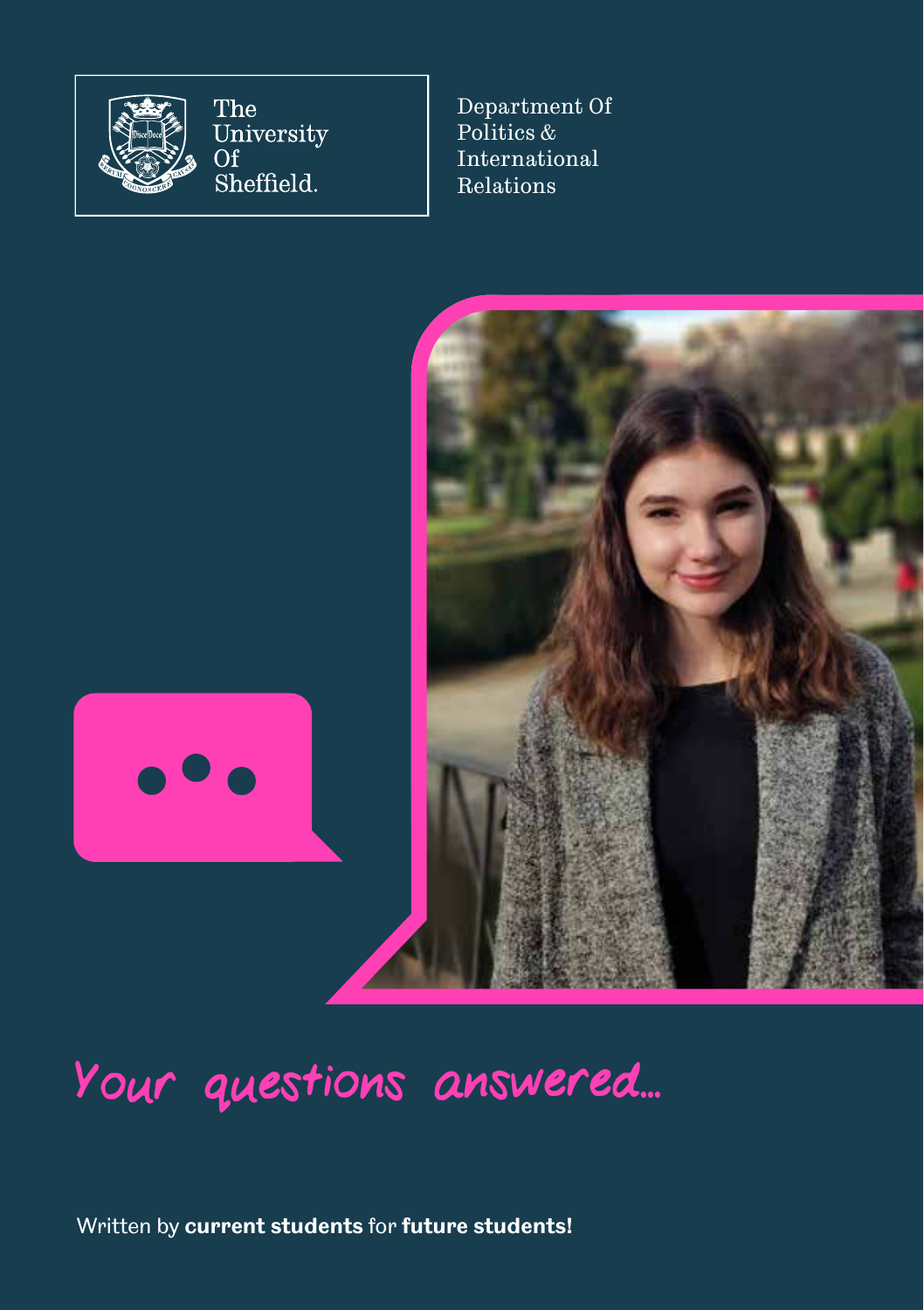**As students, we know all too well how difficult it can be to decide which university and course is right for you (we were in your shoes not that long ago!).** 

**You'll have already received lots of information about your course and the University, but we thought you might find it useful if we answered some of the questions we had when we were making our final decisions.** 



## **CHAT WITH NIAMH**

**What is Sheffield like compared to other big cities?**



Sheffield's a great city to live in! Growing up in a rural area, I was apprehensive to move to a big city but I immediately felt comfortable. The city isn't huge but there's plenty to do with loads of bars, clubs and restaurants just a walk away. There's also many green spaces (Sheffield is pretty famous for the number of parks and trees it has!), cool independent shops and local craft and food markets. There's a bit of something for everyone.

**CHAT WITH ANDREEA**

#### mm.

**I haven't been to an open day, what's the best way to get a feel for the city?**

#### **ANDREEA**

What made me really excited to come here, especially since I didn't get to attend an open day, was watching YouTube videos of people giving tours of the campus, moving in to accommodation or doing activities in the area. This was my way of getting a vibe about all the cities and universities on my list and deciding which one felt more like a potential home for me.

There's so much to do<br>in Sheffield!

**There's loads of gigs and music events like Tramlines festival, sport events (we always go big for Varsity here) and a wide range of museums to go and visit - there's even a video game museum in the city centre!**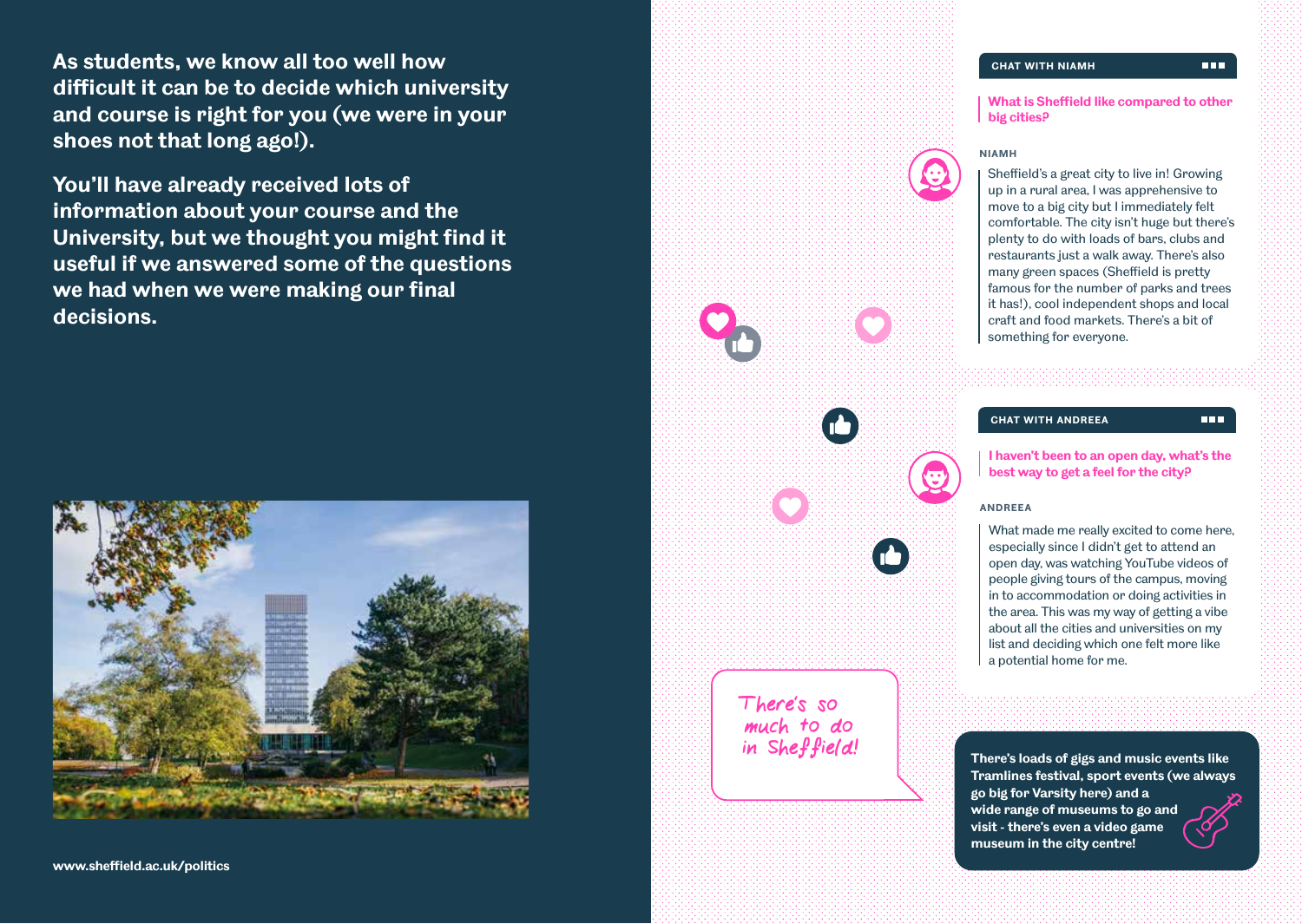

**What are some good things to get involved in to improve your career prospects?** 

#### **AMAL**

One of the great things about studying at Sheffield are the links with Sheffield alumni, which results in some really exciting opportunities for students. This includes things like trips to London to visit Alumni in roles relating to Social Sciences, as well as placement and graduate job opportunities with different organisations and companies that are promoted by the department.

There are several ways you can get international experience too such as studying or working abroad . For something a little closer to home, you could get involved in different programmes depending on your interest, e.g. Academic Reps, Languages for All, Volunteering, (guest) open lectures, Sustainability Skills and Education (SusSEd), Global Café and all sorts of sports. There are so many possibilities to explore your interests and learn skills for life.

#### **CHAT WITH AMAL**

**What are the transport links like in the city? How easy is it to get around?**

**TER** 

## **AMAL**

It is really easy to get around the city! There are loads of travel options and student discount is available from most travel operators. For example, the tram network is a great way to travel directly to places like Meadowhall shopping centre and the Fly DSA Arena. Sheffield is also in a great location for travelling to neighbouring cities like Leeds, Manchester and York. For me personally, this was an important factor in choosing the University of Sheffield as I commute from Manchester, and price of tickets and the journey time are really reasonable.

It's true what you've heard about the hills! **You'll definitely have good** 

**calves by the time you leave**





**How easy is it to get a part-time job and can you balance working while studying?**

### **RACHAEL**

The Students' Union is a good place to start to look for a job because there are a lot of outlets within the union you could apply to and they prioritise hiring students. They also pay quite well and they won't let you work too many hours – they recommend no more than 16 hours per week. Another option is working as ambassadors for the University, or getting a job locally. I've got quite a lot of friends who work in local shops and they found that it's really flexible. It's a very 'studenty' city so you find that employers even outside of the University are really understanding and will work around your timetable.

## **CHAT WITH NIAMH**

**What's the workload like? Is it manageable?**

#### **NIAMH**



#### mana.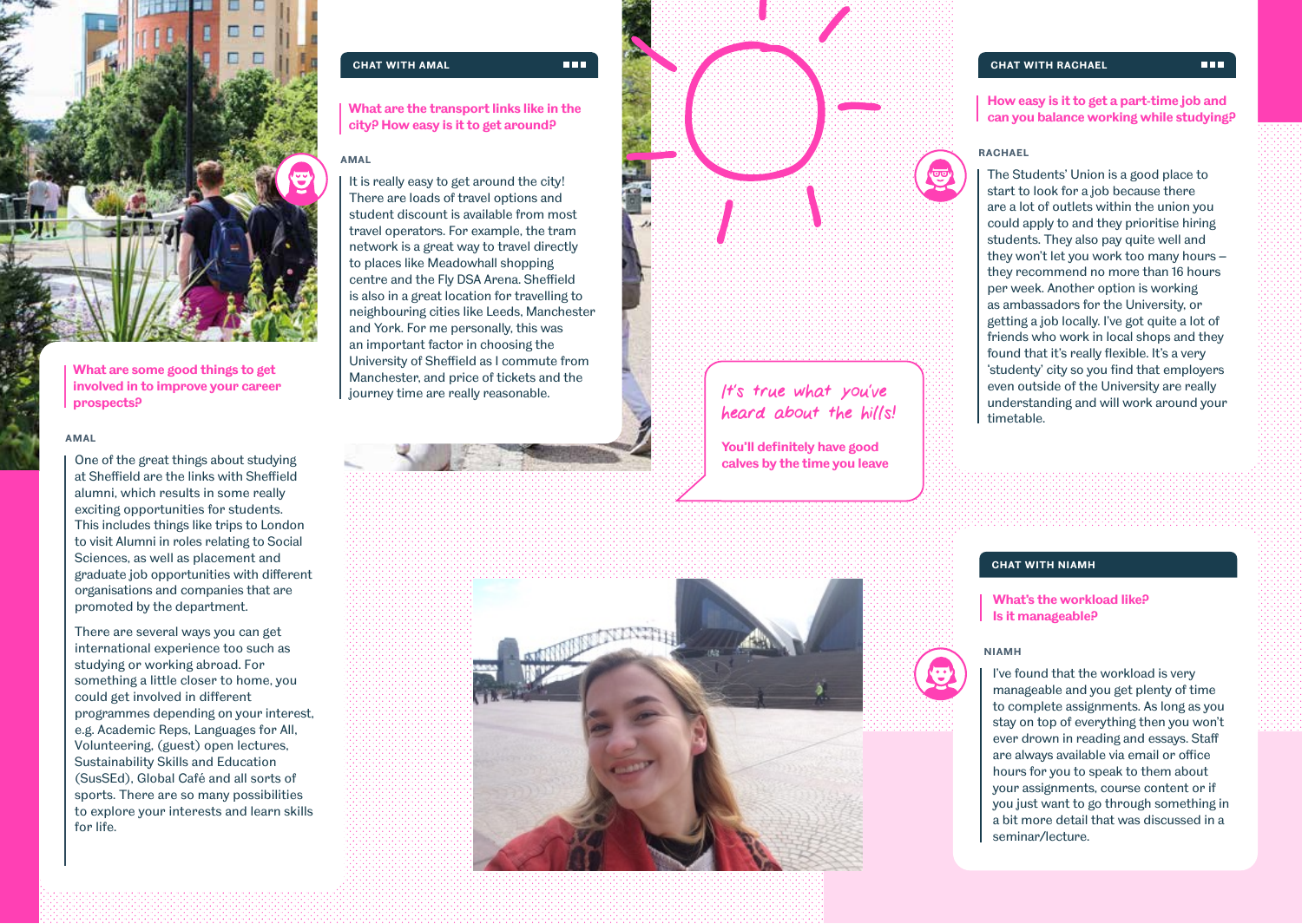# **CHAT WITH EMMA**

**How did you find doing the course if you didn't do politics at A Level?**

## **EMMA**

I didn't do politics at A Level and didn't even know that much about British Politics, so I was a bit intimidated at first. However I loved history and philosophy when I did them at A Level and the theory aspects that I learned in those subjects translated really well into the course offered at Sheffield. I am able to apply a lot of the skills I learned in those A Levels to my current studies.



I fell in love with Sheffield when I visited, and in the end, that's what made me make it my first choice.

#### **CHAT WITH JAMES**

## **Is there any political bias in the department?**

## **JAMES**

Personally, I don't believe so. So far I have been encouraged by lecturers to develop my own understanding through studying political theories rather than having a specific political stance enthralled upon me. Furthermore, there are Conservative, Labour and Marxist student societies so there's always a place to find like-minded individuals.

## **CHAT WITH EMMA**

**What advice do you have for those who are struggling deciding between courses and universities?**

## **EMMA**

I found it useful to think about what it was about the subject area that I liked; what kind of topics interested me (e.g. terrorism, party politics) and how I liked to study it (e.g. practical, philosophical, theoretical). Then I compared this to the modules offered on each course and matched them to my preferences.



## **Everyone is SO friendly here. People will say hello (or 'Eyup') to you as they walk past… they don't do that in the South where I'm from!**



## **CHAT WITH JACK**

## **How does the course at Sheffield prepare you for employment in the future?**



When I was looking at universities, what appealed to me about Sheffield was the research-led philosophy behind the politics course. This meant there would be plenty of opportunities to actively feed into the research process, something I thought would be a really valuable skill for possible careers in the future.

A career in government always interested me, so one of the most useful things for me was taking the Parliamentary Studies module. The module was the first of its kind in the UK and uses practitioner insight to give in-depth knowledge to students about how Parliament functions - resulting in the chance to publish coursework as part of a real parliamentary inquiry.

I know many Sheffield Politics alumni who attribute interview success to insights and knowledge gained on this module - it really does stand out. It's from opportunities like this and so many others in the department that I was able to land a place on the Civil Service Fast Stream straight after graduating, firstly working in Sheffield before moving down to Whitehall. During my time on the Fast Stream I had a number of roles in the Cabinet Office and the Department for International Trade.

**It's important to get a feel for the city of your prospective universities; remember you will be moving there for at least three years and living in a new place is a massive**   $\mathbf{C}$ **part of the uni experience.**